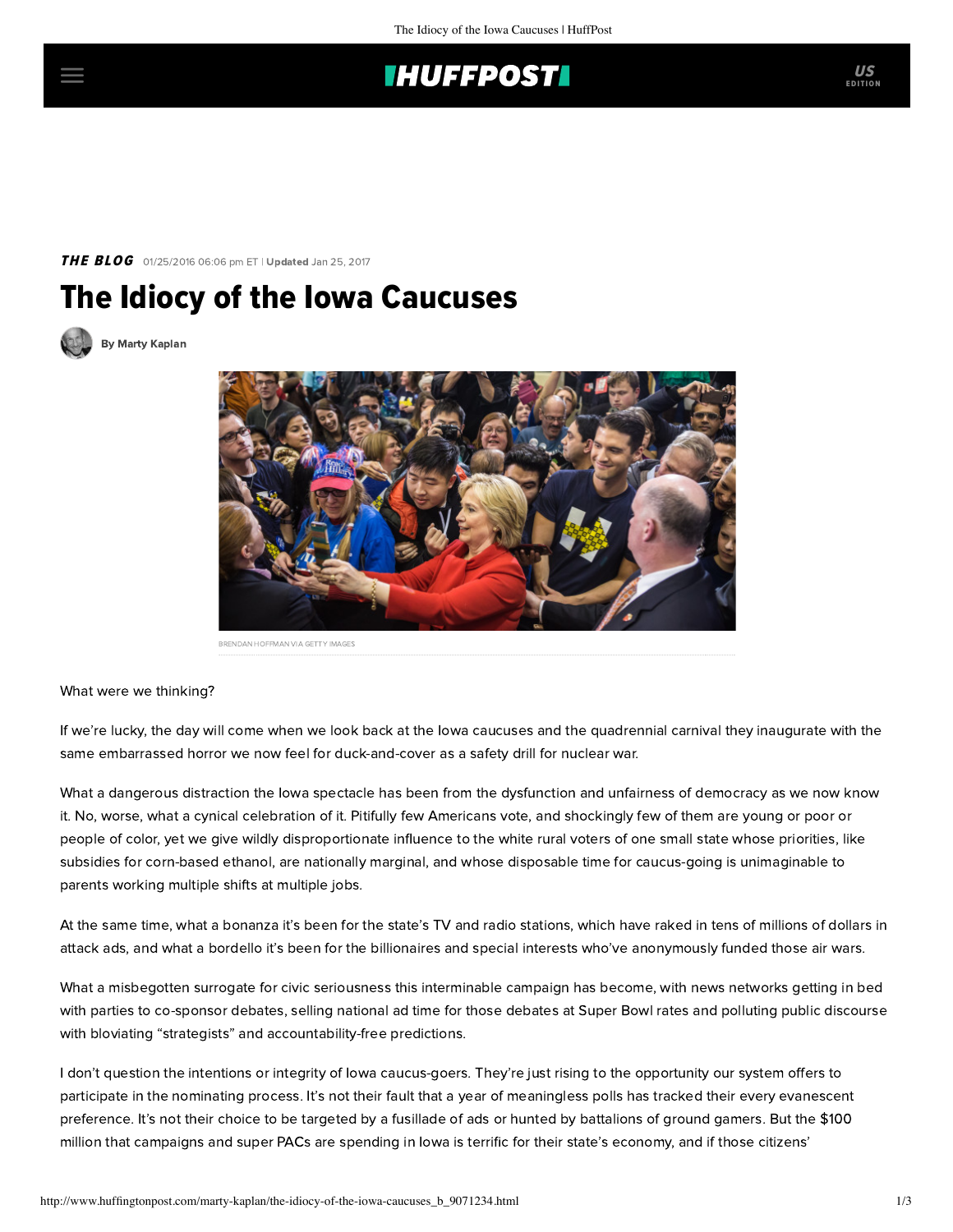#### The Idiocy of the Iowa Caucuses | HuffPost

unrepresentative demographic has been arbitrarily elevated by party hacks and media elites to a sacred status, well, who could refuse an offer like that?

It was Jimmy Carter who invented the significance of the Iowa caucuses. In 1975, the Georgia governor had a one percent name recognition outside his state. But instead of bowing to New Hampshire's similarly arbitrary first-primary-in-the-nation status, Carter practically lived in Iowa, sleeping on supporters' couches, carrying his own garment bag and engineering a showing good enough to get him national attention. Even though he came in second in the 1980 caucuses, behind Uncommitted, he still beat nationally known Democrats like senators Birch Bayh, Fred Harris, Mo Udall and Scoop Jackson, which won him a media narrative ("Jimmy who?" won Iowa!) and a launch pad to win New Hampshire a month later.

From then on, the media took it as a given that Iowa mattered. In 1983-84, I was deputy campaign manager to Walter Mondale, who had been Carter's vice president, in Mondale's own bid for the presidency. Winning Iowa was a lynchpin of our plan; I think I spent more time in Iowa than any other state. It paid off, or so we thought: In an eight-candidate field, Mondale nearly won an absolute majority: 48.89 percent.

But what none of us in the campaign anticipated was the media's need for a suspenseful narrative. "Frontrunner's Iowa win seals Mondale's inevitability" was the most boring story anyone could write about the caucuses; who would bother paying attention to the race after that? And so, to my naïve astonishment, the big story out of Iowa was about the candidate whom Mondale crushed almost 3-to-1: Colorado senator Gary Hart. Hart's weak second-place finish was enough for him to steal the Iowa caucuses narrative. A month later, Hart beat Mondale in the New Hampshire primary. It wasn't until the California primary, in June, that Mondale finally scraped together enough delegates to get the nomination.

So it was ironic when, in 1988, I had a bit part in stealing Iowa from that year's numerical winner. In 1987, I had done some informal, unpaid work on Massachusetts governor Michael Dukakis' campaign. I contributed to the speech announcing his candidacy, and, every other week, I hung out at his campaign headquarters in Boston. (It was a hell of a commute from Los Angeles, where I had moved from Washington, but that's another story.)

On the night of the Iowa caucuses, I was with Dukakis in his Des Moines hotel when the numbers came in. Missouri congressman Dick Gephardt was first, at 31.3 percent. Illinois senator Paul Simon won 26.7 percent. Behind him was Dukakis, with 22.2 percent. The problem was that Dukakis was supposed to have come in first. It's what his political and financial backers expected; it's why Boston TV (which broadcast to the New Hampshire media market) was going live with his Iowa victory speech. The only stumbling block: no victory.

But it dawned on me there was a way to ignore that. 1988 was an Olympics year, and in the Olympics, there are actually three winners: gold, silver and bronze. So I wrote some lines for Dukakis to express his excitement and gratitude to the people of Iowa and his supporters in New England. "We won the bronze, folks!" he told a ballroom full of supporters, whose disappointment effortlessly pivoted to triumph. To my knowledge, no one in the press, and none of his opponents, nailed him for that. In 2016, expect the campaigns and the media to confect ways that finishing third, fourth or even fifth in Iowa or New Hampshire somehow constitutes victory.

We're suckers for the patriotic mythology and gauzy imagery of town halls and high school gyms where candidates get grilled and caucus-goers speak up and get counted. But the power of Iowa and New Hampshire isn't a reward for the superior candidate-scrutinizing skills that their citizens inherently possess; it's a consequence of state party officials flexing their muscles over the calendar.

Various ways to reform that calendar have been proposed. I like the [Interregional Primary Plan](http://thehill.com/blogs/congress-blog/politics/28771-time-to-fix-our-broken-primary-system) put forward by Rep. Sander Levin (D-Mich.) in 2007. Break the country into six regions (e.g. Region 1: New England/mid-Atlantic; Region 3: upper Midwest; Region 5: Southeast etc.). Each region has six sub-regions made up of one or more states (e.g., Region 1 (A): Maine, New Hampshire, Vermont; Region 1 (B): Massachusetts; Region 1 (C): Connecticut, Rhode Island etc). Hold six primary elections, March through June, with a sub-region from each larger region represented in each election. The regions would rotate through the order every four years, so over a 24-year cycle, every state will have occupied every primary and caucus slot exactly once, and each state's voters would have had a fair shot at influencing the process.